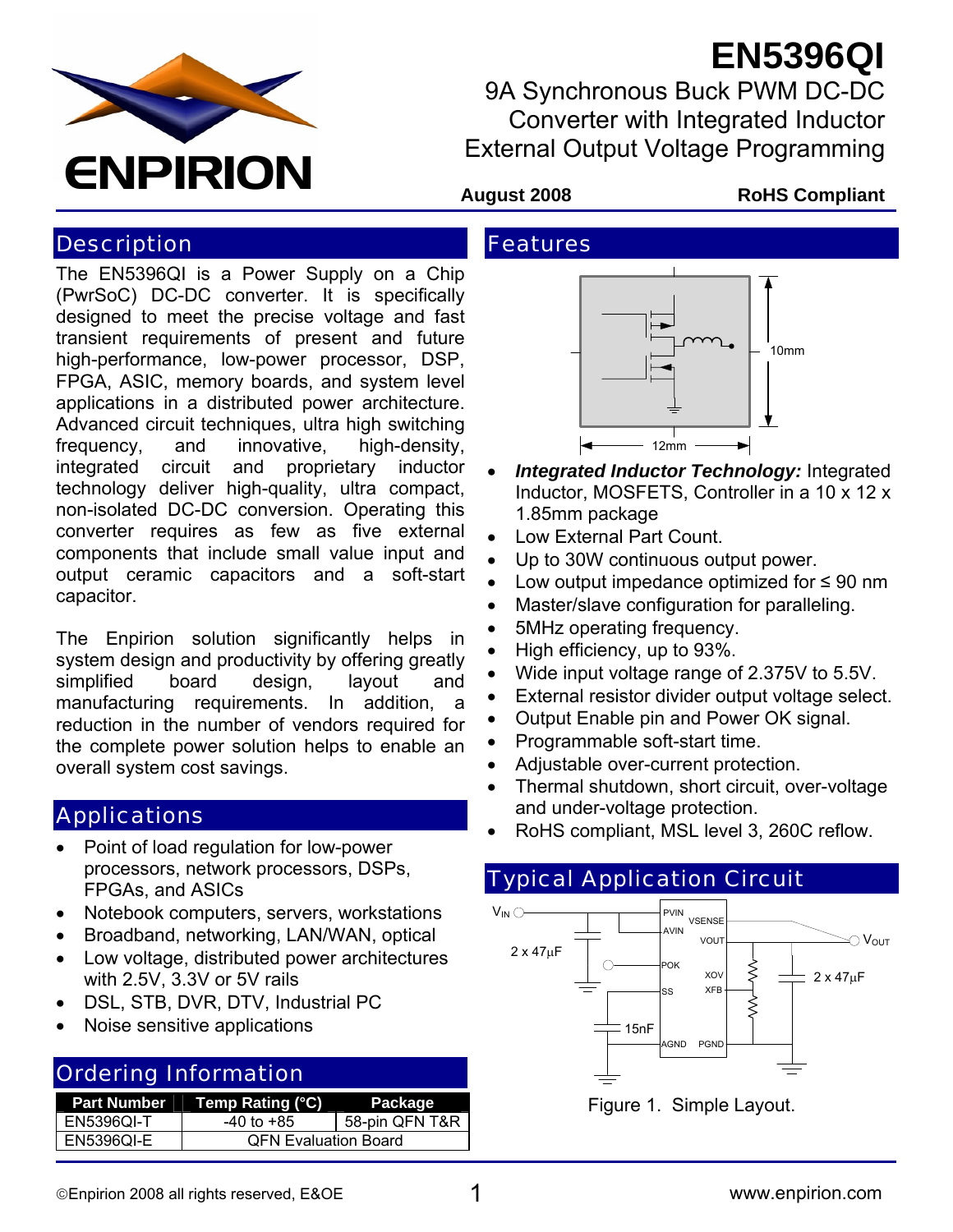#### Pin Configuration

**Below is a top view diagram of the EN5396Q package.** 

**NOTE: NC pins are not to be electrically connected to each other or to any external signal, ground, or voltage. However, they must be soldered to the PCB. Failure to follow this guideline may result in part malfunction or damage.** 



**Figure 2. Pin Diagram, top view.**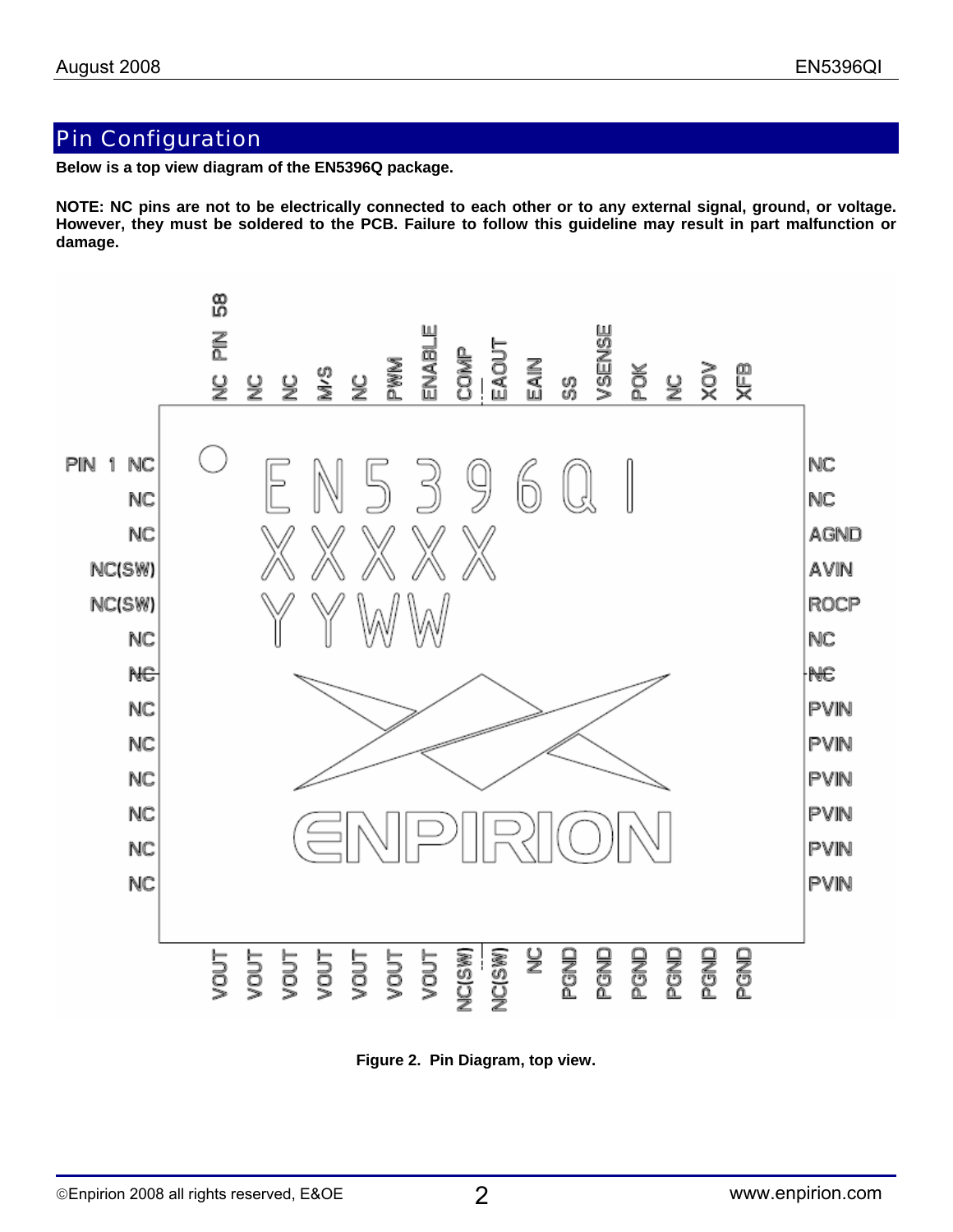# Pin Descriptions

| PIN                 | <b>NAME</b>   | <b>FUNCTION</b>                                                                                                                                                                                                                                                                                                                  |
|---------------------|---------------|----------------------------------------------------------------------------------------------------------------------------------------------------------------------------------------------------------------------------------------------------------------------------------------------------------------------------------|
| $1 - 3$             | <b>NC</b>     | NO CONNECT – This pin should not be electrically connected to any external signal, voltage,<br>or ground. This pin may be connected internally. However, this pin must be soldered to the                                                                                                                                        |
|                     |               | PCB.                                                                                                                                                                                                                                                                                                                             |
| $4 - 5$             | NC(SW)        | NO CONNECT - These pins are internally connected to the common drain output of the<br>internal MOSFETs. NC(SW) pins are not to be electrically connected to any external signal,<br>ground, or voltage. However, they must be soldered to the PCB. Failure to follow this guideline<br>may result in part malfunction or damage. |
| $6 - 13$            | NC            | NO CONNECT - This pin should not be electrically connected to any external signal, voltage,<br>or ground. This pin may be connected internally. However, this pin must be soldered to the<br>PCB.                                                                                                                                |
| $14 - 20$           | <b>VOUT</b>   | Regulated converter output. Connect these pins to the load and place output capacitor from<br>these pins the PGND pins 24-26.                                                                                                                                                                                                    |
| $21 - 22$           | NC(SW)        | NO CONNECT - These pins are internally connected to the common drain output of the<br>internal MOSFETs. NC(SW) pins are not to be electrically connected to any external signal,<br>ground, or voltage. However, they must be soldered to the PCB. Failure to follow this guideline<br>may result in part malfunction or damage. |
| 23                  | <b>NC</b>     | NO CONNECT - This pin should not be electrically connected to any external signal, voltage,<br>or ground. This pin may be connected internally. However, this pin must be soldered to the<br>PCB.                                                                                                                                |
| $\overline{2}$ 4-29 | <b>PGND</b>   | Output power ground. Refer to layout guideline section.                                                                                                                                                                                                                                                                          |
| 30-35               | <b>PVIN</b>   | Input power supply. Connect to input power supply. Decouple with input capacitor to PGND.                                                                                                                                                                                                                                        |
| 36-37               | <b>NC</b>     | NO CONNECT – This pin should not be electrically connected to any external signal, voltage,<br>or ground. This pin may be connected internally. However, this pin must be soldered to the<br>PCB.                                                                                                                                |
| 38                  | <b>ROCP</b>   | Optional Over Current Protection adjust pin. Place ROCP resistor between this pin and AGND<br>(pin 40) to adjust the over current trip point.                                                                                                                                                                                    |
| 39                  | <b>AVIN</b>   | Analog voltage input for the controller circuits. Connect this pin to the input power supply.                                                                                                                                                                                                                                    |
| 40                  | <b>AGND</b>   | Analog ground for the controller circuits.                                                                                                                                                                                                                                                                                       |
| 41-42               | <b>NC</b>     | NO CONNECT - This pin should not be electrically connected to any external signal, voltage,<br>or ground. This pin may be connected internally. However, this pin must be soldered to the<br>PCB.                                                                                                                                |
| 43                  | <b>XFB</b>    | Feedback pin for external voltage divider network.                                                                                                                                                                                                                                                                               |
| 44                  | XOV           | Over voltage programming feedback pin.                                                                                                                                                                                                                                                                                           |
| 45                  | <b>NC</b>     | NO CONNECT – This pin should not be electrically connected to any external signal, voltage,<br>or ground. This pin may be connected internally. However, this pin must be soldered to the<br>PCB.                                                                                                                                |
| 46                  | <b>POK</b>    | Power OK is an open drain transistor for power system state indication. POK is a logic high<br>when VOUT is with -10% to +20% of VOUT nominal.                                                                                                                                                                                   |
| 47                  | <b>VSENSE</b> | Remote voltage sense input. Connect this pin to the load voltage at the point to be regulated.                                                                                                                                                                                                                                   |
| 48                  | SS            | Soft-Start node. The soft-start capacitor is connected between this pin and AGND. The value<br>of this capacitor determines the startup timing.                                                                                                                                                                                  |
| 49                  | <b>EAIN</b>   | Optional Error Amplifier input. Allows for customization of the control loop.                                                                                                                                                                                                                                                    |
| 50                  | <b>EAOUT</b>  | Optional Error Amplifier output. Allows for customization of the control loop.                                                                                                                                                                                                                                                   |
| 51                  | <b>COMP</b>   | Output of the buffer leading to the error amplifier. Used for external modifications of the<br>compensation network.                                                                                                                                                                                                             |
| 52                  | <b>ENABLE</b> | Input Enable. Applying a logic high, enables the output and initiates a soft-start. Applying a<br>logic low disables the output.                                                                                                                                                                                                 |
| 53                  | <b>PWM</b>    | PWM input/output. Used for optional master/slave configuration. When M/S pin is asserted<br>"low", PWM will output the gate-drive PWM waveform. When the M/S pin is asserted "high",<br>the PWM pin is configured as an input for PWM signal from the "master" device. PWM pin<br>can drive up to 3 slave devices.               |
| 54                  | <b>NC</b>     | NO CONNECT - This pin should not be electrically connected to any external signal, voltage,<br>or ground. This pin may be connected internally. However, this pin must be soldered to the<br>PCB.                                                                                                                                |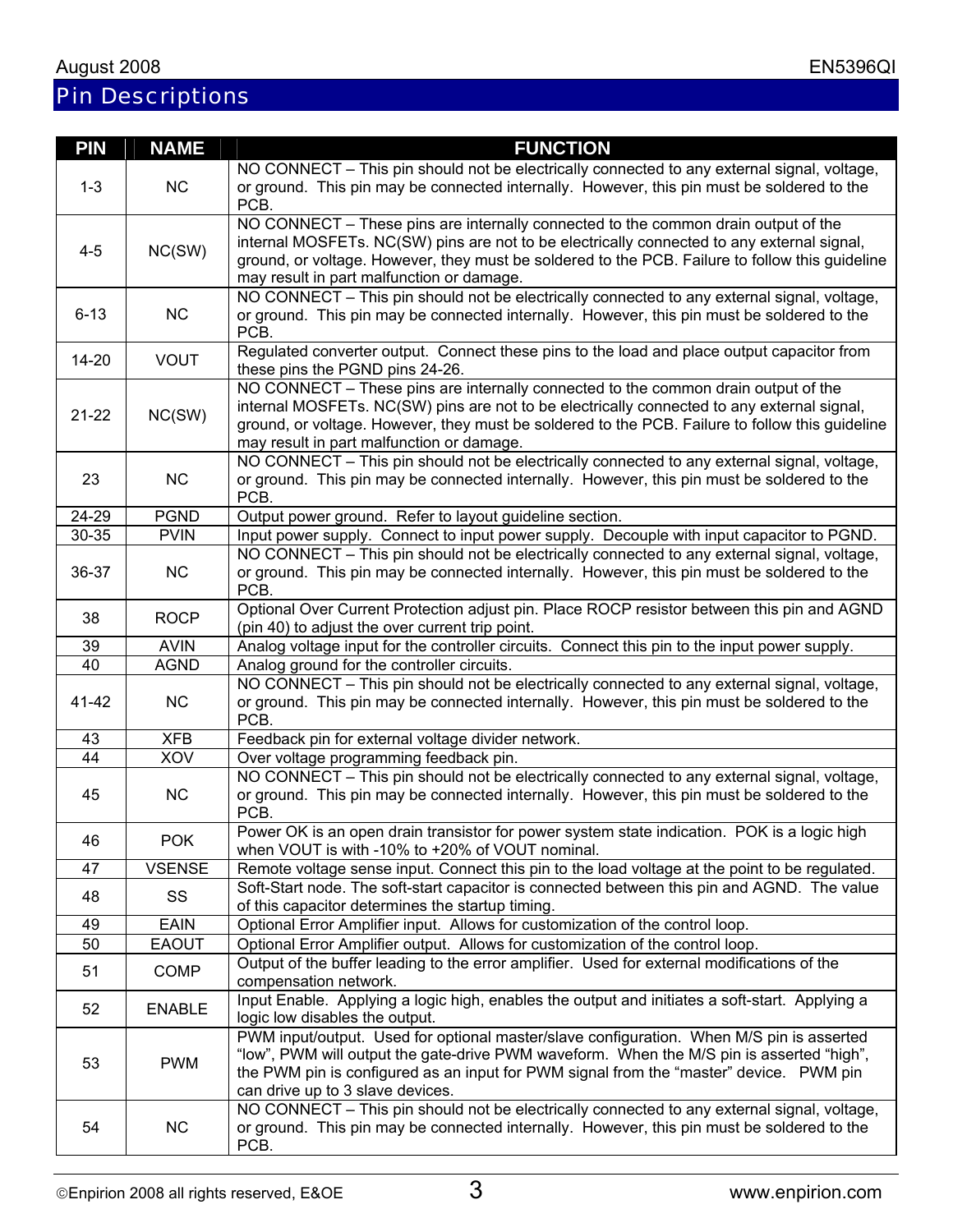#### August 2008 EN5396QI

| <b>PIN</b> | <b>NAME</b> | <b>FUNCTION</b>                                                                                                                                                                                                                                                                                                 |
|------------|-------------|-----------------------------------------------------------------------------------------------------------------------------------------------------------------------------------------------------------------------------------------------------------------------------------------------------------------|
| 55         | M/S         | Optional Master/Slave select pin. Asserting pin "low" places device in Master Mode for current<br>sharing. PWM pin (53) will output PWM drive signal. Asserting pin "high" will place the device<br>in Slave Mode. PWM pin (53) will be configured to input (receive) PWM drive signal from<br>"Master" device. |
| 56-58      | NC.         | NO CONNECT - This pin should not be electrically connected to any external signal, voltage,<br>or ground. This pin may be connected internally. However, this pin must be soldered to the<br>PCB.                                                                                                               |

# Block Diagram



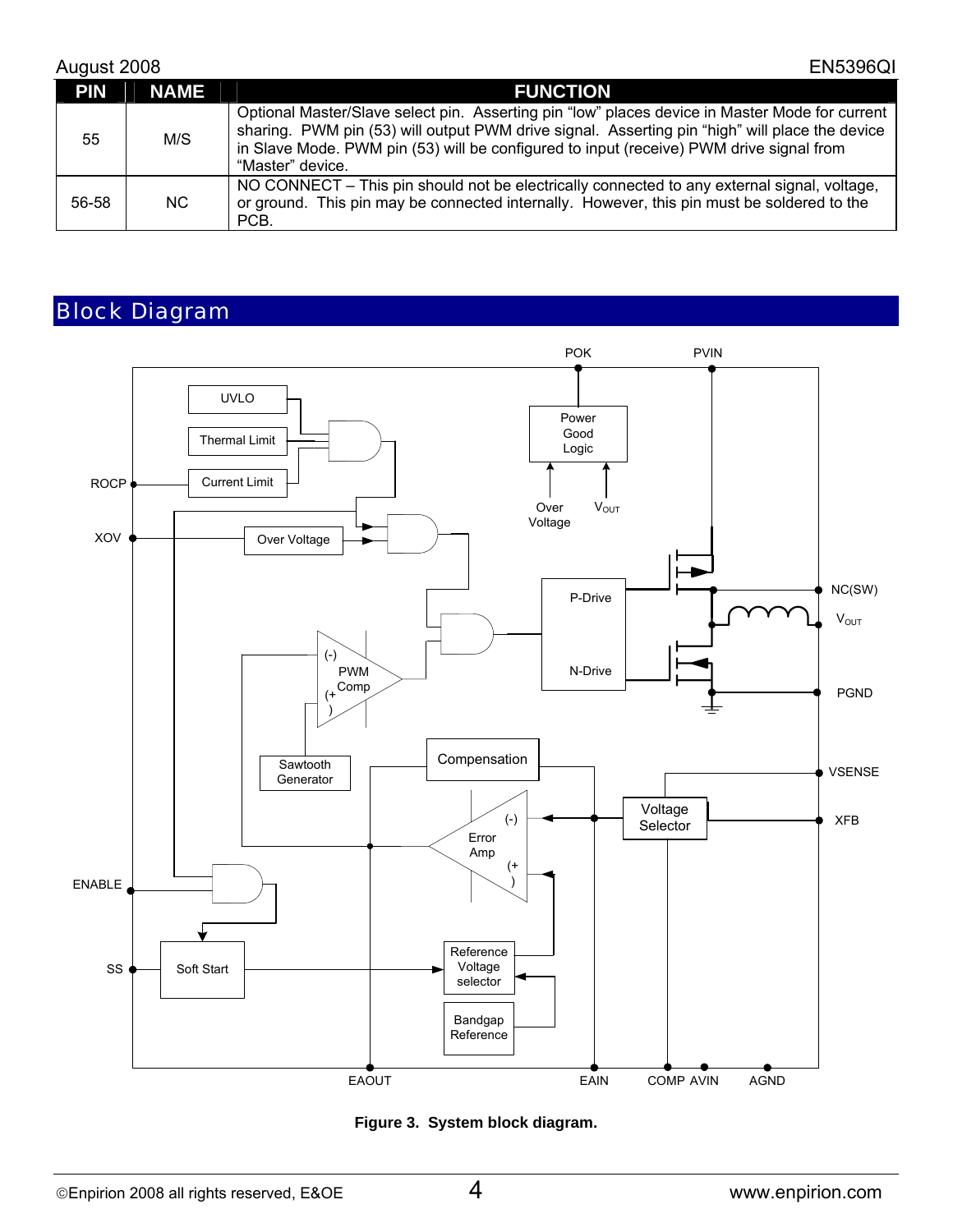#### Absolute Maximum Ratings

CAUTION: Absolute Maximum ratings are stress ratings only. Functional operation beyond recommended operating conditions is not implied. Stress beyond absolute maximum ratings may cause permanent damage to the device. Exposure to absolute maximum rated conditions for extended periods may affect device reliability.

| <b>PARAMETER</b>                                        | <b>SYMBOL</b>          | <b>MIN</b> | <b>MAX</b>      | <b>UNITS</b> |
|---------------------------------------------------------|------------------------|------------|-----------------|--------------|
| Input Supply Voltage                                    | $V_{\text{IN}}$        | $-0.5$     | 7.0             |              |
| Voltages on: ENABLE, V <sub>SENSE</sub> , XFB, XOV, M/S |                        | $-0.5$     | V <sub>IN</sub> |              |
| Voltages on: EAIN, EAOUT, COMP                          |                        | $-0.5$     | 2.5             |              |
| Voltages on: SS, PWM                                    |                        | $-0.5$     | 3.0             |              |
| Voltages on: POK                                        |                        | $-0.5$     | $V_{IN}$ + 0.3  |              |
| Storage Temperature Range                               | ${\sf T}_{\text{STG}}$ | -65        | 150             | $^{\circ}C$  |
| Reflow Temp, 10 Sec, MSL3 JEDEC J-STD-020A              |                        |            | 260             | $^{\circ}C$  |
| ESD Rating (based on Human Body Model)                  |                        | 2000       |                 |              |

#### Recommended Operating Conditions

| <b>PARAMETER</b>                      | <b>SYMBOL</b>    | MIN   | <b>MAX</b>               |        |
|---------------------------------------|------------------|-------|--------------------------|--------|
| Input Voltage Range                   | $V_{IN}$         | 2.375 | 5.5                      |        |
| Output Voltage Range (NOTE: 1)        | ν <sub>ουτ</sub> | 0.75  | $V_{IN}$ - $V_{DROPOUT}$ |        |
| Output Current (NOTE 2)               | <b>I</b> OUT     |       |                          |        |
| <b>Operating Ambient Temperature</b>  |                  | -40   | $+85$                    | $\sim$ |
| <b>Operating Junction Temperature</b> |                  | -40   | $+125$                   | $\sim$ |

**Note 1**:  $V_{DROPOUT} = I_{LOAD}$  x Dropout Resistance

**Note 2**: Reference figures 5 and 6 for the Output Current Derating Curves.

#### Thermal Characteristics

| <b>PARAMETER</b>                                         | <b>SYMBOL</b>                                | <b>TYP</b> | <b>UNITS</b>  |
|----------------------------------------------------------|----------------------------------------------|------------|---------------|
| Thermal Resistance: Junction to Ambient (0 LFM) (Note 3) | $\Theta_{JA}$                                | 18         | $\degree$ C/W |
| Thermal Resistance: Junction to Case (0 LFM)             | $\Theta_{\text{JC}}$                         | 1.5        | $\degree$ C/W |
| Thermal Overload Trip Point                              | $\mathsf{T}_{\mathsf{J}\text{-}\mathsf{TP}}$ | $+150$     | $\circ$       |
| Thermal Overload Trip Point Hysteresis                   |                                              | 20         | $\circ$       |

**Note 3:** Based on four layer board and proper thermal design in line with JEDEC EIJ/JESD 51 standards

#### Electrical Characteristics

NOTE:  $V_{\text{IN}}$ =5.5V over operating temperature range unless otherwise noted. Typical values are at  $T_A = 25^{\circ}$ C.

| <b>PARAMETER</b>                                                        | <b>SYMBOL</b>                            | <b>TEST CONDITIONS</b>                                                                                                                                                                          | <b>MIN</b> | <b>TYP</b> | <b>MAX</b> | <b>UNITS</b> |
|-------------------------------------------------------------------------|------------------------------------------|-------------------------------------------------------------------------------------------------------------------------------------------------------------------------------------------------|------------|------------|------------|--------------|
| $V_{\text{OUT}}$ Initial Accuracy                                       | $\Delta V_{\text{OUT\_INIT}}$            | $T_A = 25C$ , 2.375V $\leq V_{IN} \leq 5.5V$<br>$I_{LOAD} = 1A$ ; $T_A = 25^{\circ}C$                                                                                                           | $-2$       |            | 2          | %            |
| Overall $V_{OUT}$ Accuracy<br>(Line, Load, and<br>Temperature combined) | $\Delta{\mathsf{V}}_{\mathsf{OUT\_ALL}}$ | $2.4V \leq V_{IN} \leq 5.5V$<br>-40°C $\leq$ T <sub>A</sub> $\leq$ +85°C<br>$0A \leq I_{\text{LOAD}} \leq 9A$                                                                                   | $-3\%$     |            | $+3%$      |              |
| <b>Transient Response Peak</b><br><b>Deviation</b>                      | $\Delta V_{\text{OUT}}$                  | $(I_{\text{OUT}} = 0\% \text{ to } 100\% \text{ or } 100\% \text{ to }$<br>0% or rated load)<br>$V_{IN}$ = 5V, 1.2V $\leq$ V <sub>OUT</sub> $\leq$ 3.3V<br>$C_{\text{OUT}} = 2 \times 47 \mu F$ |            | 3          |            | %            |
| Under Voltage Lock out<br>threshold                                     | V <sub>UVLO</sub>                        | $V_{\text{IN}}$ Increasing<br>$V_{IN}$ Decreasing                                                                                                                                               |            | 2.2<br>2.1 |            |              |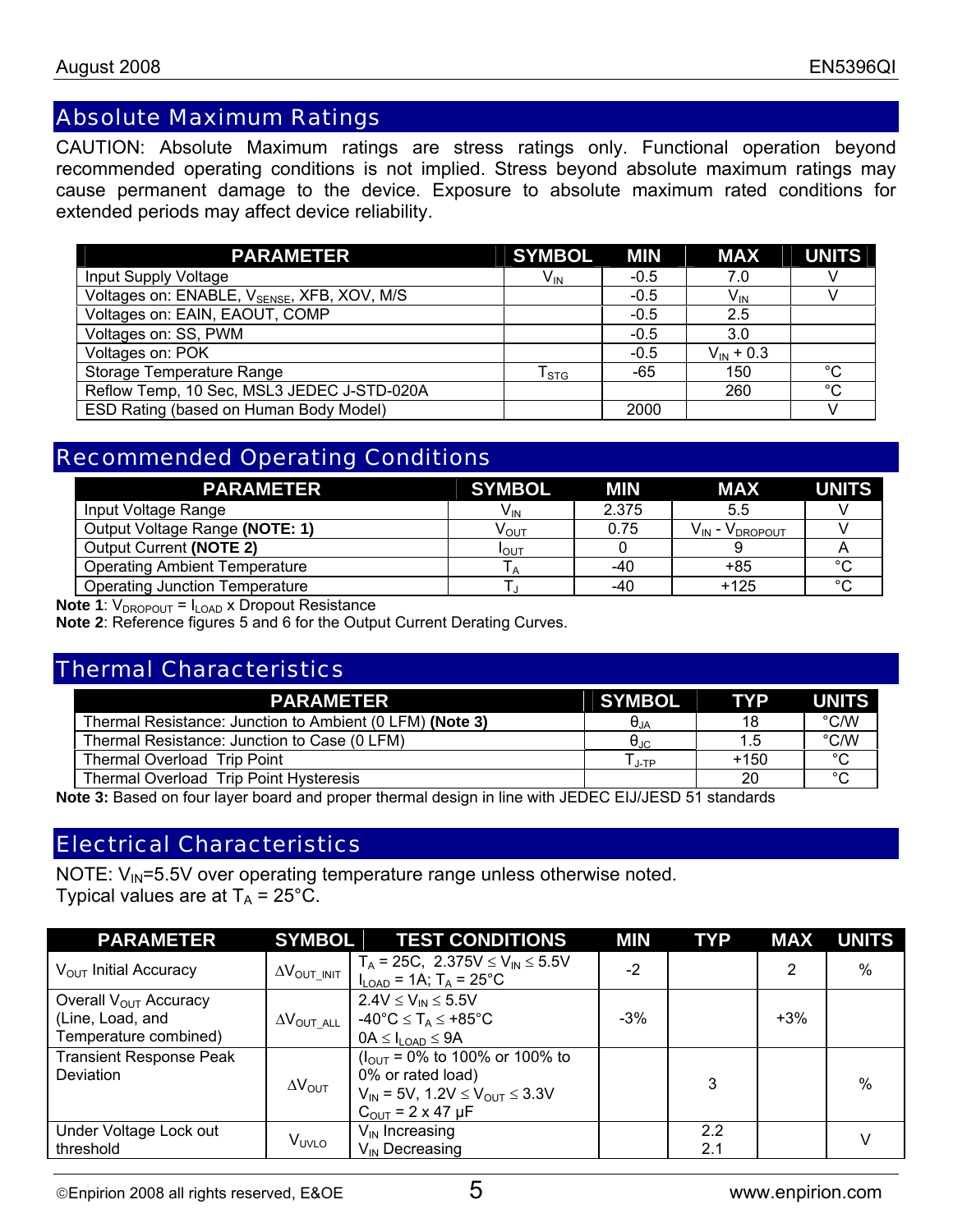| August 2008                      |                         |                                                                                                                                                                                                 |            |            |                 | <b>EN5396QI</b> |
|----------------------------------|-------------------------|-------------------------------------------------------------------------------------------------------------------------------------------------------------------------------------------------|------------|------------|-----------------|-----------------|
| <b>PARAMETER</b>                 | <b>SYMBOL</b>           | <b>TEST CONDITIONS</b>                                                                                                                                                                          | <b>MIN</b> | <b>TYP</b> | <b>MAX</b>      | <b>UNITS</b>    |
| <b>Switching Frequency</b>       | F <sub>SWITCH</sub>     |                                                                                                                                                                                                 |            | 5          |                 | <b>MHz</b>      |
| <b>Continuous Output Current</b> | $I_{\text{OUT}}$        | $2.375V \le V_{IN} \le 5.5V$<br>$0.603 < V_{\text{OUT}} < V_{\text{IN}} - 0.5$<br>$T_A = -40^{\circ}C$ to +60°C<br>NOTE: reference figures 5 and 6<br>for the output current derating<br>curves | 9          |            |                 | A               |
| <b>Current Limit Threshold</b>   | $I_{OCP}$ TH            |                                                                                                                                                                                                 |            | 11         |                 | A               |
| Shut-Down Supply Current         | $I_{\rm S}$             | ENABLE=0V                                                                                                                                                                                       |            | 50         |                 | μA              |
| Disable Threshold                | $V_{DISABLE}$           | Max voltage to ensure the<br>converter is disabled                                                                                                                                              |            |            | 0.8             | $\vee$          |
| Enable Threshold                 | V <sub>ENABLE</sub>     | $2.375V$ ≤ $V_{IN}$ ≤ 5.5V<br>$5.5V < V_{IN}$                                                                                                                                                   | 1.8<br>2.0 |            |                 | $\vee$          |
| Enable Pin Current               | $I_{EN}$                | $V_{IN} = 5.5V$                                                                                                                                                                                 |            | 50         |                 | μA              |
| POK threshold High               |                         | Percentage of V <sub>OUT</sub> Nominal                                                                                                                                                          |            | 120        |                 | $\%$            |
| POK threshold Low                |                         | Percentage of V <sub>OUT</sub> Nominal                                                                                                                                                          |            | 90         |                 | $\frac{0}{0}$   |
| POK Low Voltage                  |                         | $I_{\text{POK}}$ = 4mA (Max Sink Current)                                                                                                                                                       |            |            | 0.4             | $\vee$          |
| POK High Voltage                 |                         |                                                                                                                                                                                                 |            |            | $V_{\text{IN}}$ | $\vee$          |
| <b>Dropout Resistance</b>        |                         |                                                                                                                                                                                                 |            | 50         |                 | $m\Omega$       |
| <b>Current Balance</b>           | $\Delta I_{\text{OUT}}$ | With $2 - 4$ converters in parallel,<br>the difference between any 2<br>parts. $\Delta V_{IN}$ < 50mV; R <sub>TRACE</sub> <<br>$10 \text{m}\Omega$ .                                            |            | $+/-10$    |                 | $\frac{0}{0}$   |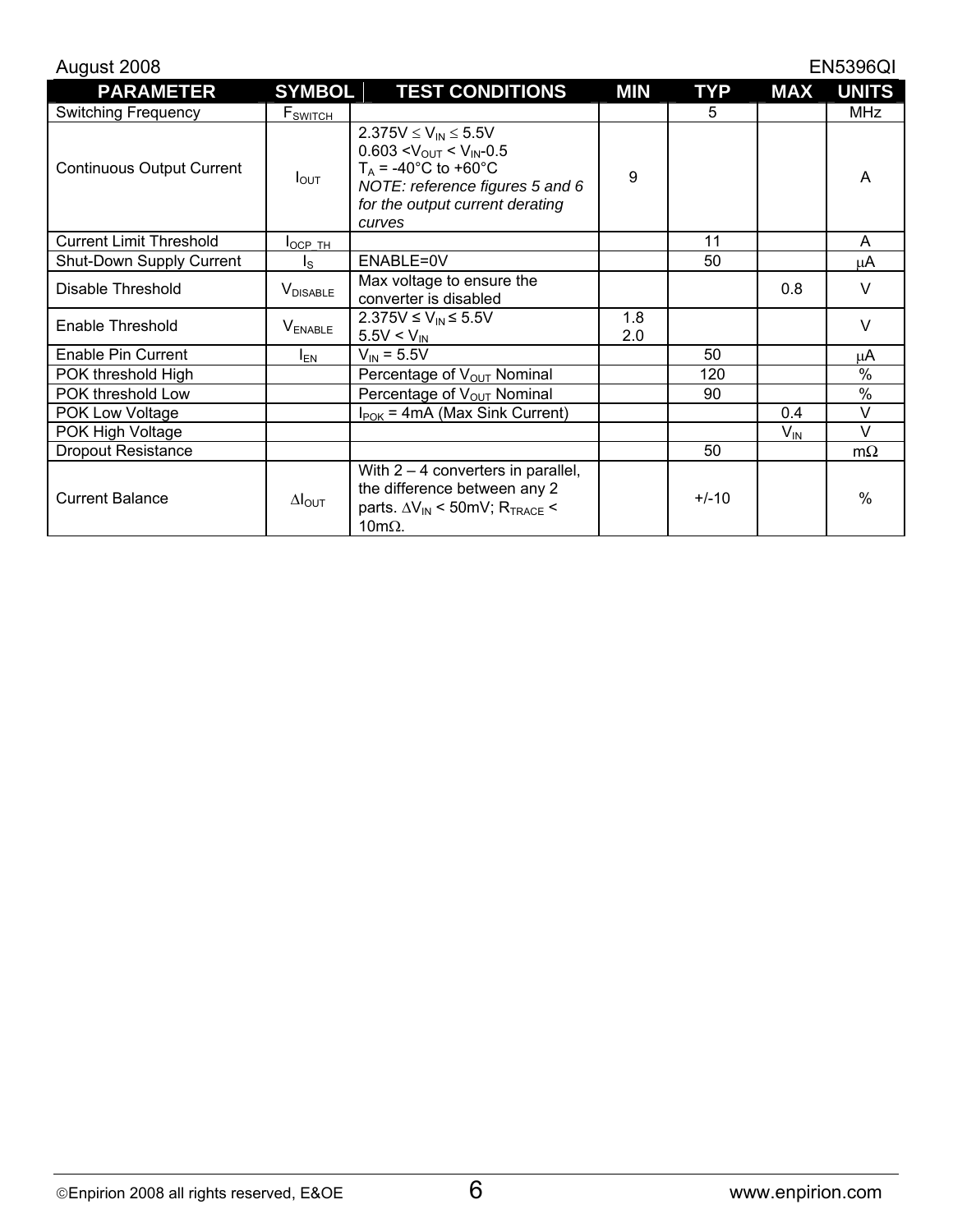# Typical Performance Characteristics

Circuit of Figure 1,  $V_{IN}$  = 5 V,  $V_{OUT}$  = 1.2 V and  $T_A$  = 25°C, unless otherwise noted.









Top to Bottom:  $V_{\text{OUT}}$  = 2.5 V, 1.8 V, 1.5 V, 1.2 V, 0.8 V Top to Bottom:  $V_{\text{OUT}}$  = 3.3 V, 2.5 V, 1.8 V, 1.5 V, 1.2 V, 0.8 V

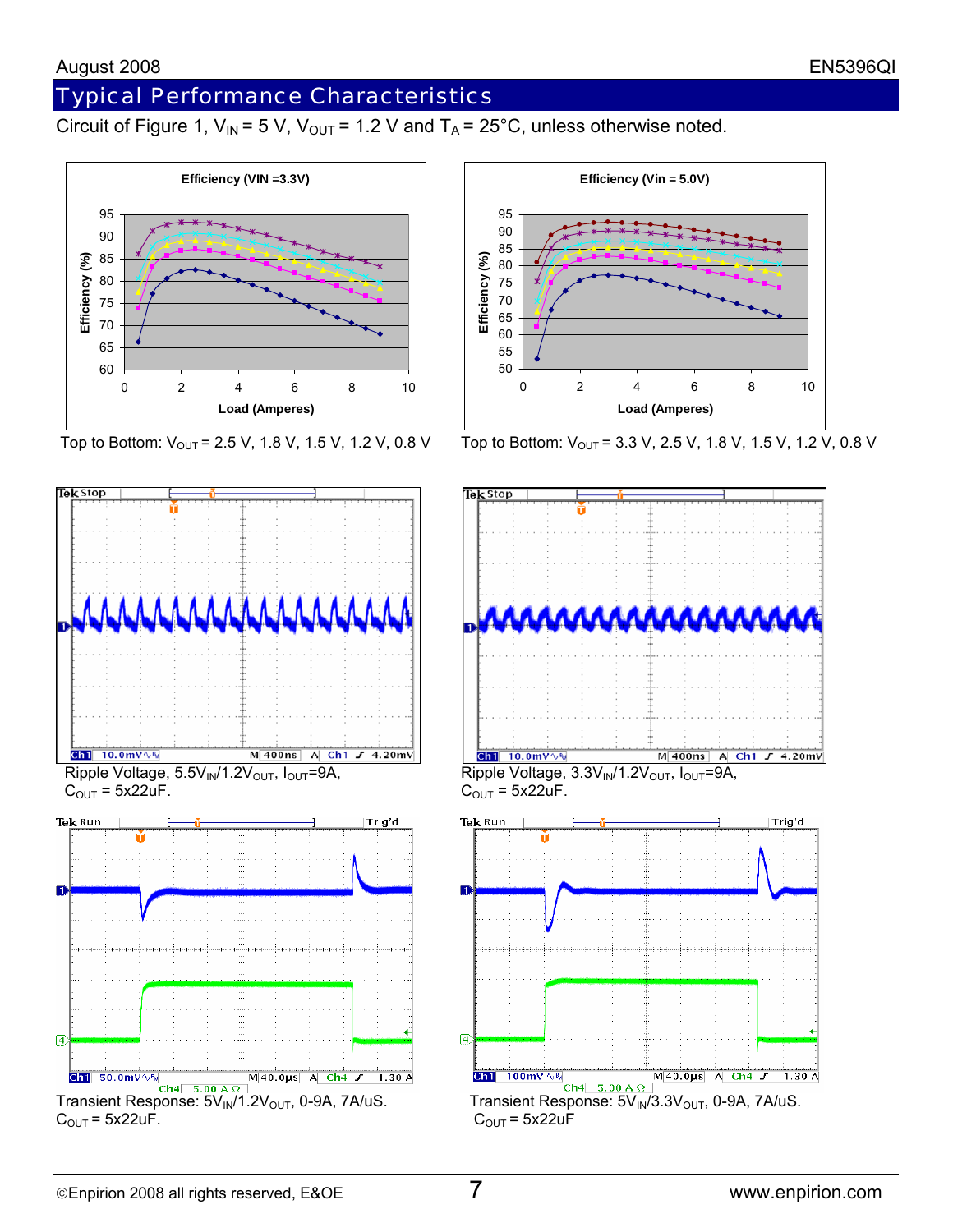

Start up waveforms  $V_{IN}$ =5.0V,  $V_{OUT}$ =1.2V,  $C_{SS}$ =15nF,<br>Ch 1 =  $V_{OUT}$ , Ch 3 = ENABLE, Ch 4 = POK.



Start up waveforms V<sub>IN</sub>=5.0V, V<sub>OUT</sub>=3.3V, C<sub>SS</sub>=15nF, Ch 1 = V<sub>OUT</sub>, Ch 3 = ENABLE, Ch 4 = POK.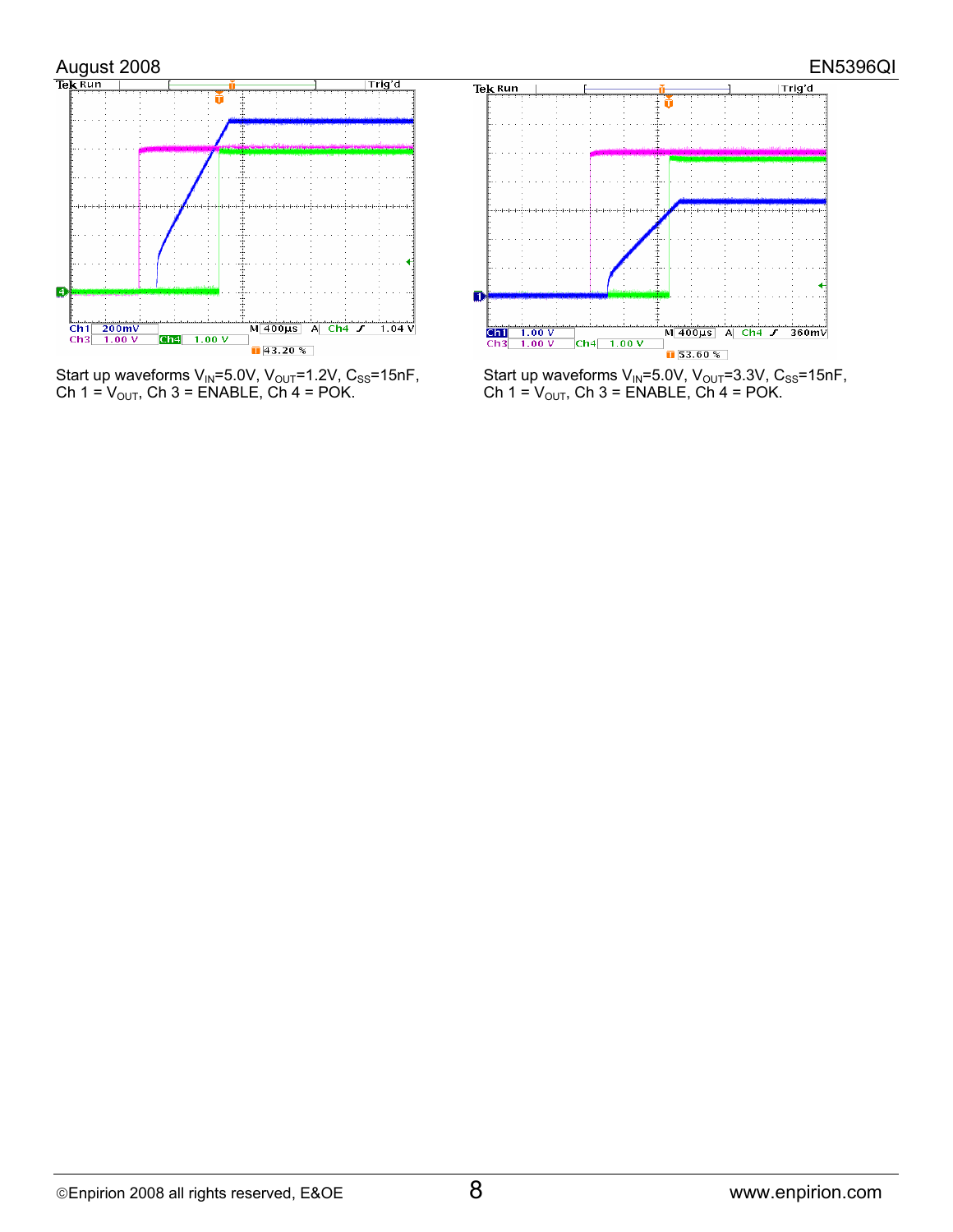### Functional Description

The EN5396QI is a synchronous, pin programmable power supply with integrated power MOSFET switches and integrated inductor. The nominal input voltage range is 2.375-5.5V. The output voltage is programmed using an external resistor divider network. The feedback control loop is a type III voltage-mode and the part uses a low-noise PWM topology. Up to 9A of output current can be drawn from this converter. The 5MHz operating frequency enables the use of small-size output capacitors.

The power supply has the following protection features:

- Programmable over-current protection (to protect the IC from excessive load current)
- Thermal shutdown with hysteresis.
- Over-voltage protection
- Under-voltage lockout circuit to disable the converter output when the input voltage is less than approximately 2.2V

Additional features include:

- Soft-start circuit, limiting the in-rush current when the converter is powered up.
- Power good circuit indicating whether the output voltage is within 90%-120% of the programmed voltage.

#### **Programming Output Voltage and OVP**

The EN5396 output voltage is programmed using a simple resistor divider network. Figure 4 shows the resistor divider configuration.

The EN5396 output voltage and over voltage thresholds are determined by the voltages presented at the XFB and XOV pins respectively. These voltages are set by way of resistor dividers between  $V_{\text{OUT}}$  and AGND with the midpoint going to XFB and XOV.

It is recommended that Rb1 and Rb2 resistor values be ~2kΩ. Use the following equation to set the resistor Ra1 for the desired output voltage:

$$
Ra1 = \frac{(Vout - 0.75V) * Rb1}{0.75V}
$$

If over-voltage protection is desired, use the following equation to set the resistor Ra2 for the desired OVP trip-point:

$$
Ra2 = \frac{(OVPtrip - 0.90V) * Rb2}{0.90V}
$$

By design, if both resistor dividers are the same, the OV trip-point will be 20% above the nominal output voltage.



**Figure 4.**  $V_{\text{OUT}}$  and OVP resistor divider networks.

**NOTE:** if no OVP divider is present, there will be no overvoltage protection and POK will remain "high" as long as  $V_{\text{OUT}}$  remains above 90% of the nominal  $V_{\text{OUT}}$  setting.

#### **Input Capacitor Selection**

The EN5396QI requires approximately 94uF of input capacitance. Low ESR ceramic capacitors are required with X5R or X7R rated dielectric formulation. Y5V or equivalent dielectric formulations must not be used as these lose capacitance with frequency, temperature and bias voltage.

In some applications, lower value capacitors are needed in parallel with the larger, capacitors in order to provide high frequency decoupling.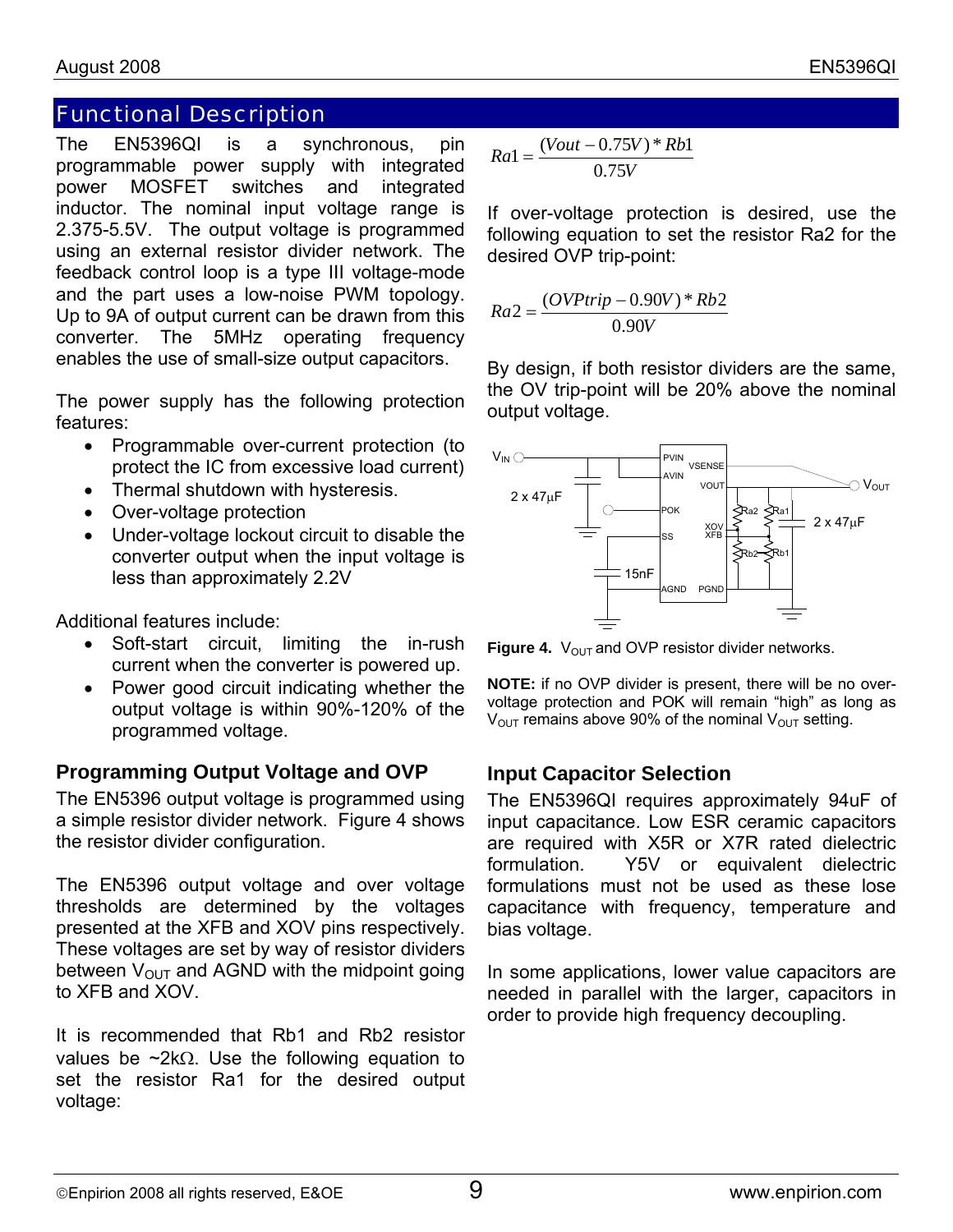Table 2. Recommended input capacitors.

| <b>Description</b>      | <b>MFG</b>  | <b>P/N</b>         |
|-------------------------|-------------|--------------------|
| 22uF, 10V,<br>X7R. 1210 | Murata      | GRM32ER71A226KE20L |
|                         | Taiyo Yuden | LMK325BJ226KM-T    |
| 47uF, 10V,<br>X5R. 1210 | Murata      | GRM32ER71A476KE20L |
|                         | Taiyo Yuden | LMK325BJ476KM-T    |

#### **Output Capacitor Selection**

The EN5396QI has been optimized for use with approximately 100µF of output capacitance. Low ESR ceramic capacitors are required with X5R or X7R rated dielectric formulation. Y5V or equivalent dielectric formulations must not be used as these loose capacitance with frequency, temperature and bias voltage.

Table 3. Recommended output capacitors.

| <b>Description</b>       | <b>MFG</b>  | <b>P/N</b>         |
|--------------------------|-------------|--------------------|
| 10uF, 6.3V,<br>X7R, 1206 | Murata      | GRM319R60J106KE19D |
|                          | Taiyo Yuden | LMK316BJ106KD-T    |
| 22uF, 6.3V,<br>X5R, 1206 | Murata      | GRM31CR60J226KE19L |
|                          | Taiyo Yuden | LMK316BJ226KL-T    |
| 47uF, 6.3V,<br>X5R, 1206 | Murata      | GRM31CR71A476ME19L |
|                          | Taiyo Yuden | LMK316BJ476KL-T    |

Output ripple voltage is determined by the aggregate output capacitor impedance. Output impedance, denoted as Z, is comprised of effective series resistance, ESR, and effective series inductance, ESL:

 $Z = ESR + ESL$ .

Placing output capacitors in parallel reduces the impedance and will hence result in lower ripple voltage.

$$
\frac{1}{Z_{\text{Total}}} = \frac{1}{Z_1} + \frac{1}{Z_2} + \dots + \frac{1}{Z_n}
$$

Typical ripple versus capacitor arrangement is given below  $(5.5V_{IN}/1.2V_{OUT})$ :

| <b>Output Capacitor</b><br>Configuration | Typical Output Ripple (mVp-p)<br>(as measured on EN5396QI<br><b>Evaluation Board)</b> |
|------------------------------------------|---------------------------------------------------------------------------------------|
| $2 \times 47$ uF                         |                                                                                       |
| $5 \times 22$ uF                         |                                                                                       |

#### **Enable Operation**

The ENABLE pin provides a means to shut down the device, or enable normal operation. A logic low will disable the converter and cause it to shut down. A logic high will enable the converter into normal operation. When the ENABLE pin is asserted high, the device will undergo a normal soft start.

#### **Soft-Start Operation**

Soft start is a method to reduce in-rush current when the device is enabled. The output voltage is ramped up slowly upon start-up. The output rise time is controlled by choice of a soft-start capacitor, which is placed between the SS pin (pin 48) and the AGND pin (pin 40).

Rise Time: T<sub>R</sub> = C<sub>ss</sub><sup>\*</sup> 80KΩ

During start-up of the converter, the reference voltage to the error amplifier is gradually increased to its final level by an internal current source of typically 10uA. Typical soft-start rise time is 1mS to 3mS. Typical SS capacitor values are in the range of 15nF to 30 nF.

#### **POK Operation**

The POK signal is an open drain signal from the converter indicating the output voltage is within the specified range. The POK signal will be a logic high when the output voltage is within 90% - 120% of the programmed output voltage. If the output voltage goes outside of this range, the POK signal will be a logic low until the output voltage has returned to within this range. In the event of an over-voltage condition the POK signal will go low and will remain in this condition until the output voltage has dropped to 95% of the programmed output voltage before returning to the high state.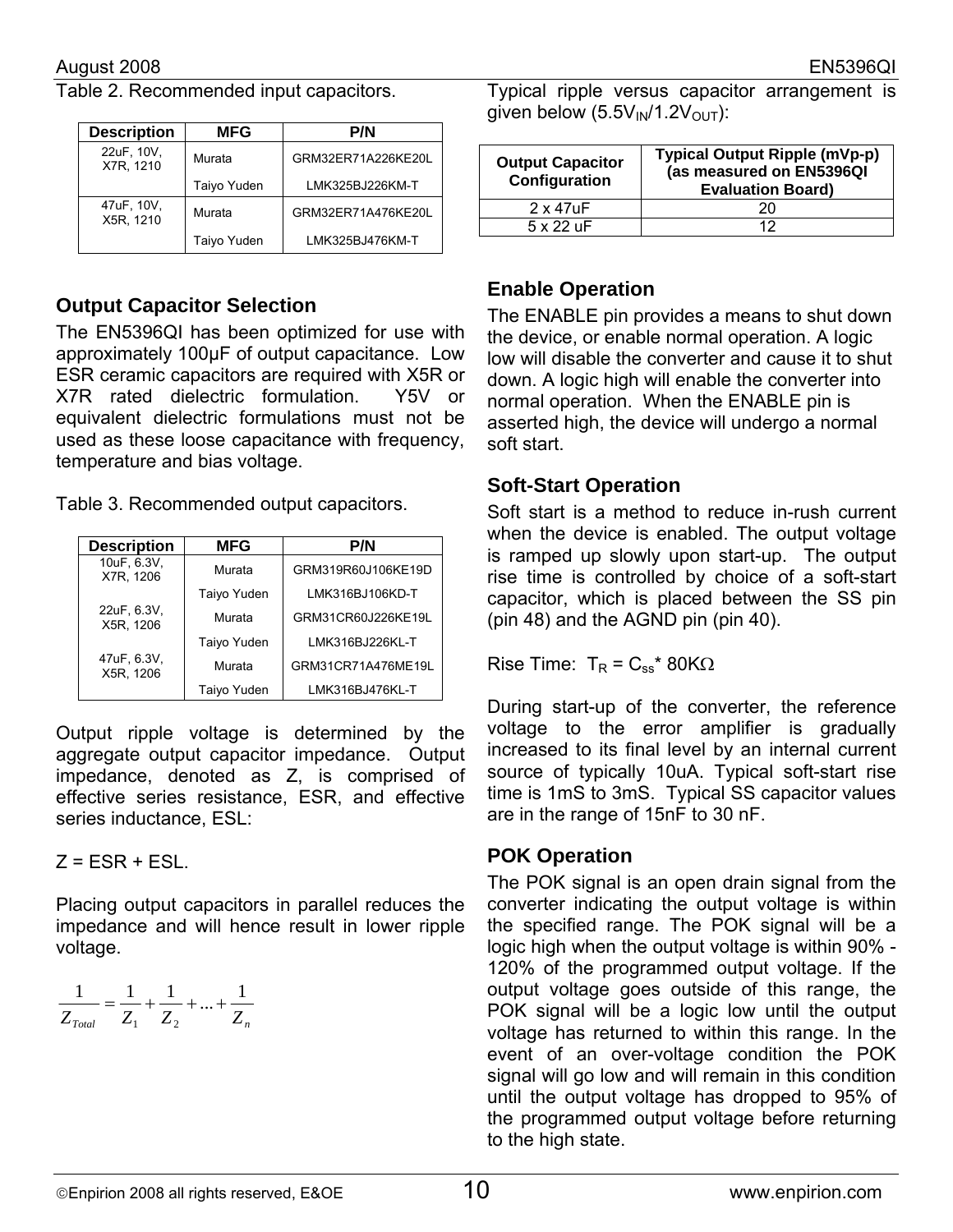#### August 2008 EN5396QI

The internal POK FET is designed to tolerate up to 4mA. The pull-up resistor value should be chosen to limit the current from exceeding this value when POK is logic low.

#### **Over-Current Protection**

When an over current condition occurs,  $V_{OUT}$  is pulled low. This condition is maintained for a period of 1.2 ms and then a normal soft start cycle is initiated. If the over current condition still persists, this cycle will repeat.

The OCP trip point is nominally set to 150% of maximum rated load. It is possible to increase the OCP trip point to 200% of the maximum rated load by connecting a 5kΩ resistor between the ROCP pin (pin 38) and AGND (pin 39). This option is intended for startup into capacitive loads such as certain FPGAs and ASICs.

#### **Over-Voltage Protection**

When the output voltage exceeds 120% of the programmed output voltage, the PWM operation stops, the lower N-MOSFET is turned on and the POK signal goes low. When the output voltage drops below 95% of the programmed output voltage, normal PWM operation resumes and POK returns to its high state.

#### **Thermal Overload Protection**

Thermal shutdown will disable operation once the Junction temperature exceeds approximately 150ºC. Once the junction temperature drops by approx 20ºC, the converter will re-start with a normal soft-start.

#### **Input Under-voltage Lock-out**

Circuitry is provided to ensure that when the input voltage is below the specified voltage range, the converter will not start-up. Circuits for hysteresis, input de-glitch and output leading edge blanking are included to ensure high noise immunity and prevent false tripping.

#### **Compensation**

The EN5395 is internally compensated through the use of a type 3 compensation network and is optimized for use with about 50µF of output capacitance and will provide excellent loop bandwidth and transient performance for most applications. (See the section on Capacitor Selection for details on recommended capacitor types.) Voltage mode operation provides high noise immunity at light load.

In some cases modifications to the compensation may be required. The EN5395QI provides access to the internal compensation network to allow for customization. For more information, contact Enpirion Applications Engineering support.

#### **Parallel Device Operation**

In order to power a load that is higher than the rated 9A of the EN5396, from 2 to 4 devices can be placed in parallel for providing a single load with up to 24A of output current.

Paralleling more than 1 device is accomplished by selecting a master device and tying that M/S pin to AGND. All slave devices should have their M/S pin tied to AVIN. The PWM pin from the master device is connected to all slave device PWM pins. The PWM signal is a 5 MHz drive signal and must be routed appropriately. (See Figure 4.)

- 1. All master and slave devices should have identical placement and values of input, output and soft-start capacitors.
- 2. All master and slave devices should have their ENABLE pins tied together and should be operated simultaneously with a fast rising edge of 10 uSec or less, to ensure that devices start up at the same time. Startup imbalance could lead to OCP condition on first device to startup.
- 3. The maximum board trace resistance between any 2 devices VOUT pins should be less than 10mΩ.
- 4. The maximum difference of PVIN between any 2 devices should be less than 50mV.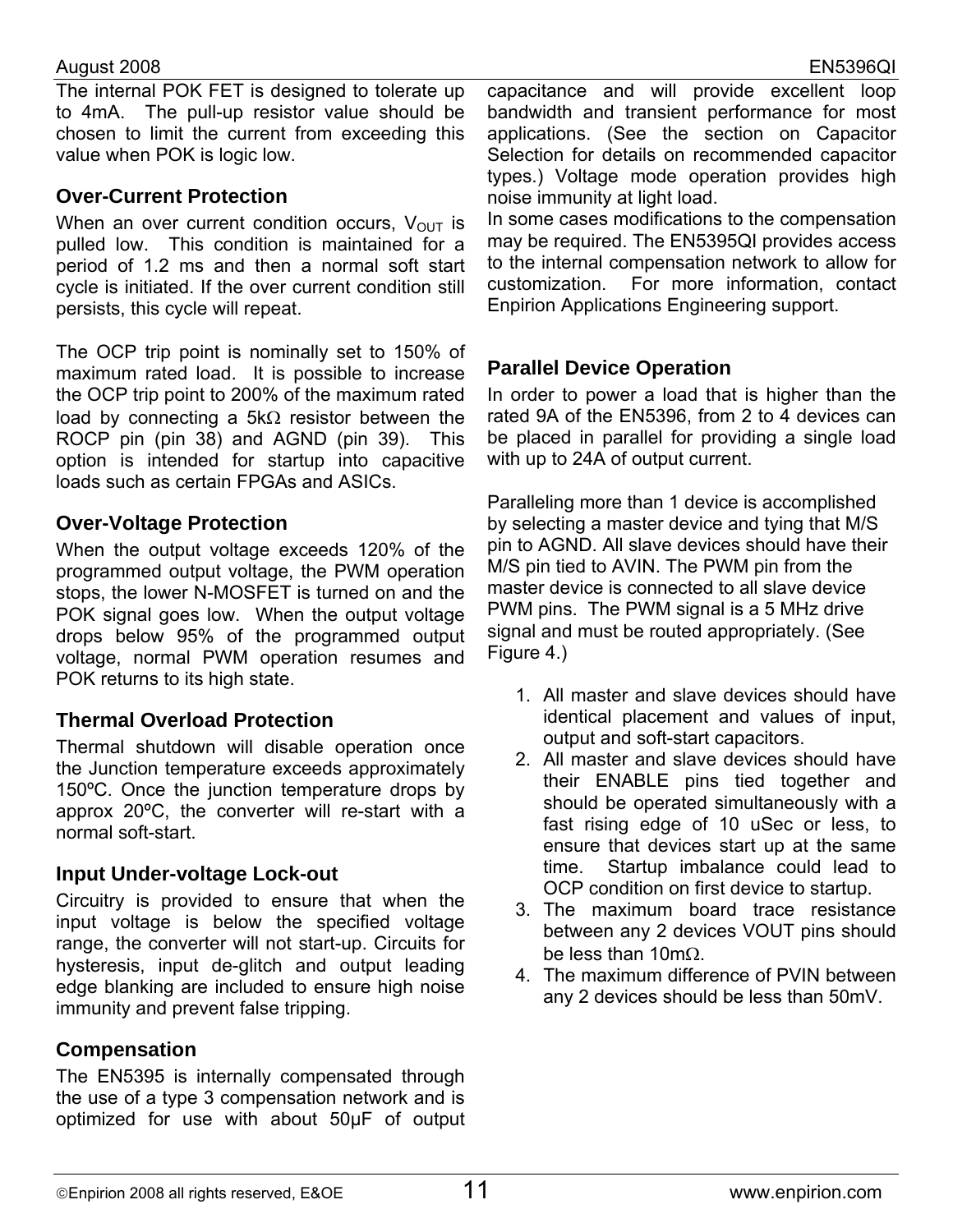

**Figure 4 . Paralleling of two devices.** 



Figure 5. Output Current Derating Curve, V<sub>IN</sub> = 5.0V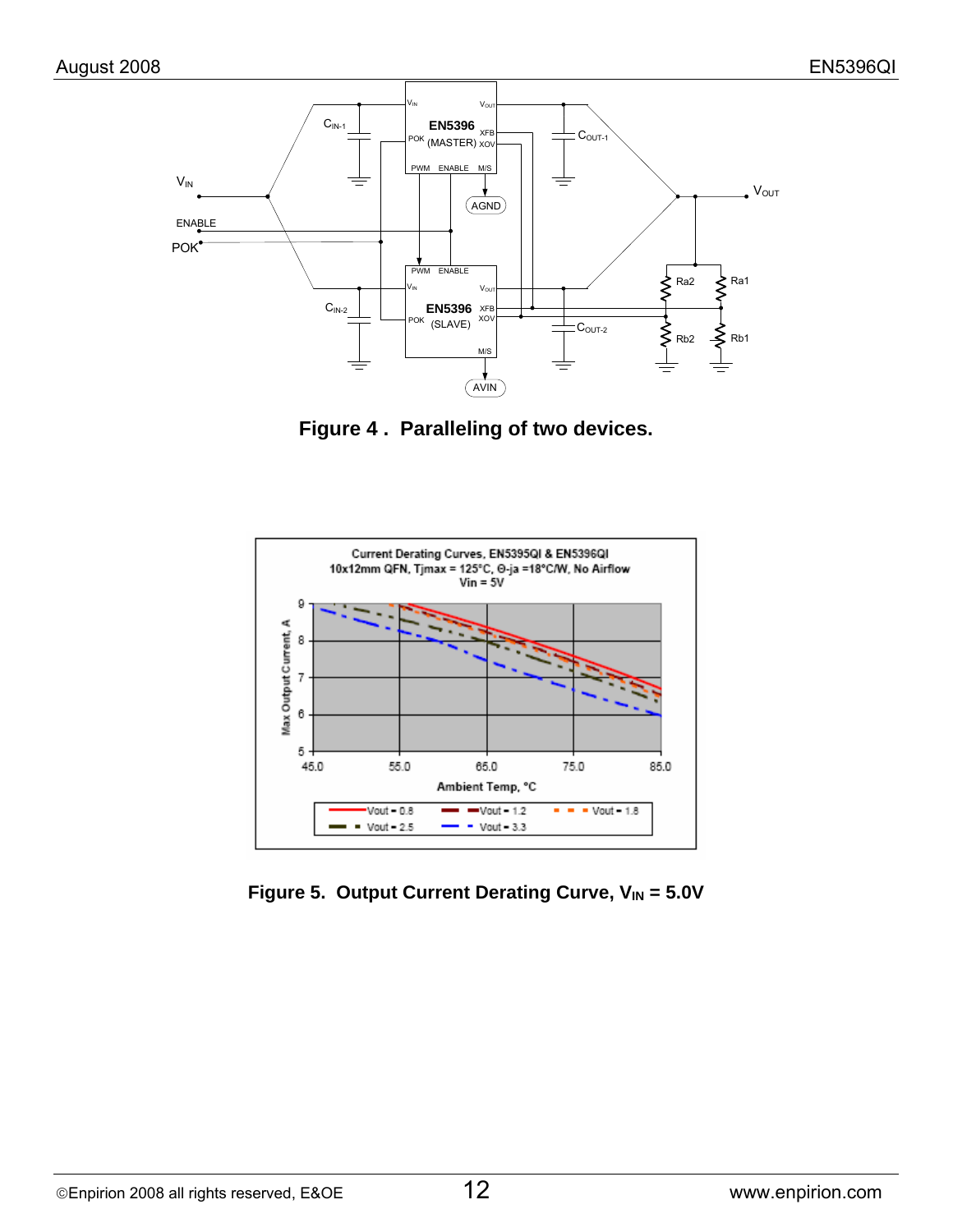

Figure 6. Output Current Derating Curve, V<sub>IN</sub> = 3.3V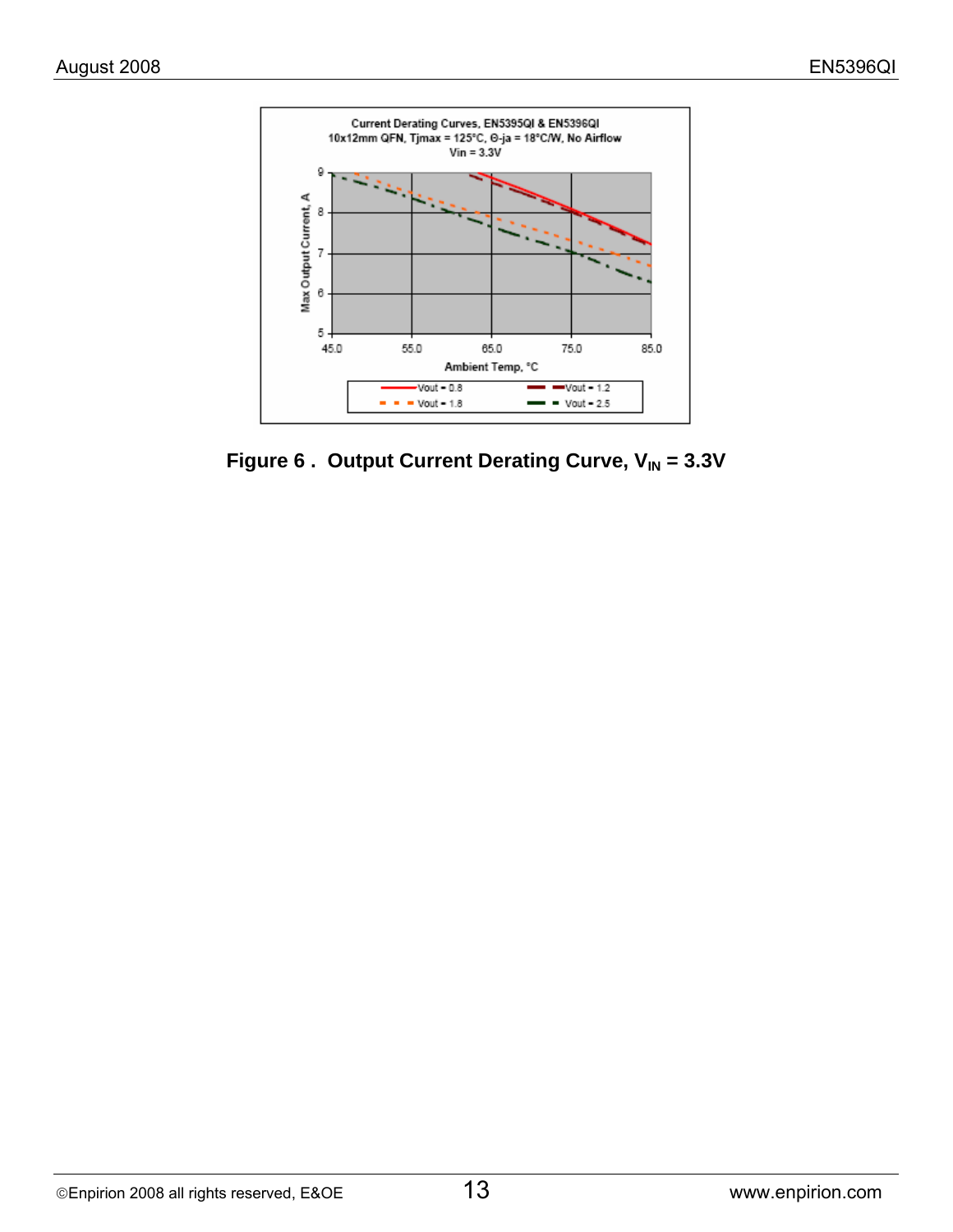## Layout Recommendations



**Recommendation 1:** Input and output capacitors should be placed as close to the EN5396QI package as possible to reduce EMI from input and output loop currents. This reduces the physical area of the Input and Output AC current loops.

**Recommendation 2**: Place a slit in the input/output capacitor ground plane just beyond the common connection point of the GND pins of the device as shown in figure 7.

**Recommendation 3**: Multiple small (0.25mm) vias should be used to connect ground terminal of the Input capacitor and the output capacitor to the system ground plane as shown in figure 8.

**Recommendation 4**: The large thermal pad underneath the component must be connected to the system ground plane through as many

**Figure 7. Layout of power and ground planes. Figure 8. Use of vias connecting local and system ground.** 

vias as possible. The diameter of the vias should be less than 0.3mm. This provides the quiet, or analog ground for the converter and also provides the path for heat dissipation from the converter. A later section of this note makes a recommendation on the PCB footprint.

**Recommendation 5:** The system ground plane referred to in recommendations 3 and 4 should be the first layer immediately below the surface layer. This ground plane should be continuous and un-interrupted below the converter and the input and output capacitors that carry large AC currents.

**Recommendation 6**: As with any switch-mode DC/DC converter, do not run sensitive signal or control lines underneath the converter package.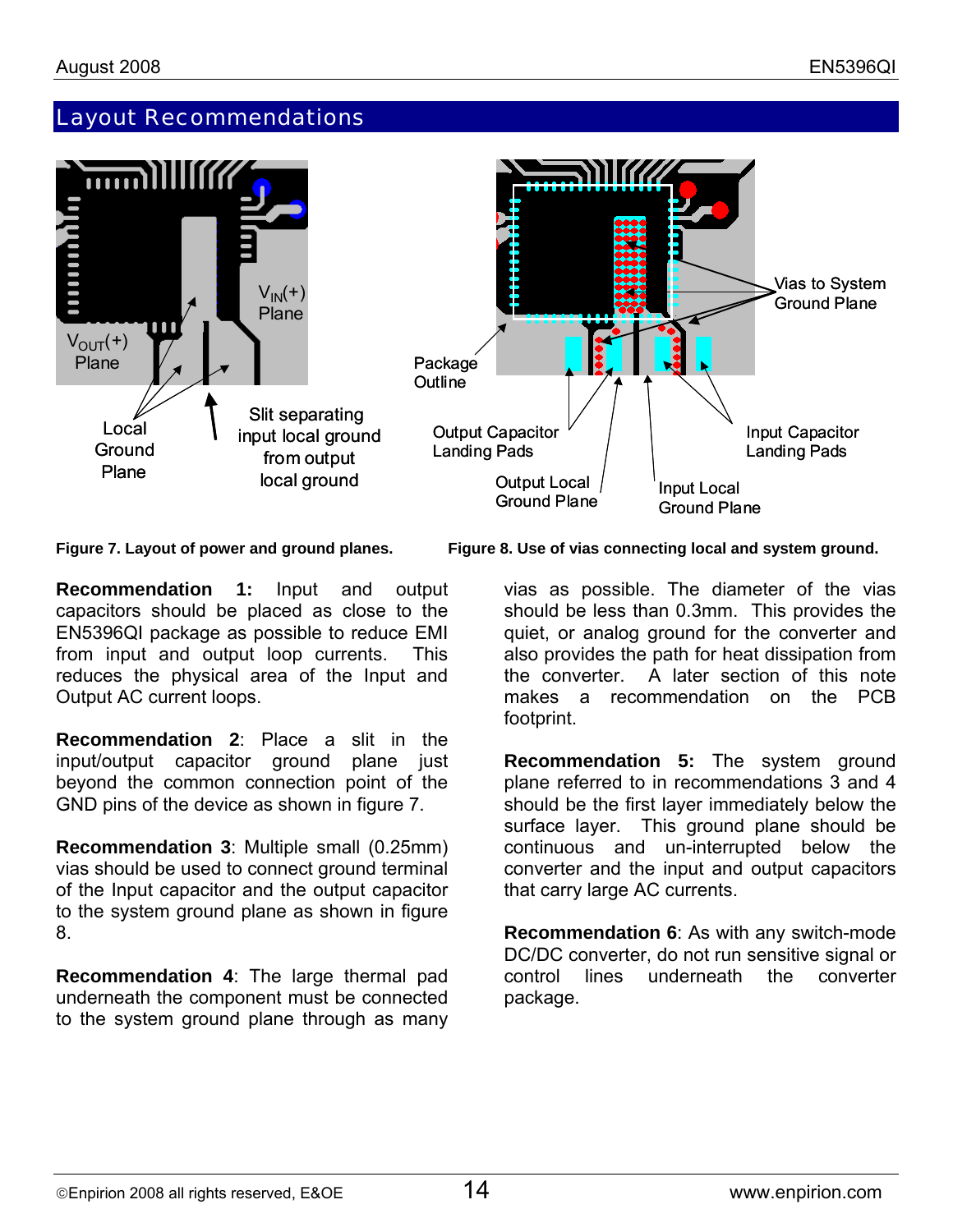#### Design Considerations for Lead-Frame Based Modules

#### **Exposed Metal on Bottom of Package**

Lead frame offers many advantages in thermal performance, in reduced electrical lead resistance, , and in overall foot print. However, they do require some special considerations.

In the assembly process lead frame construction requires that, for mechanical support, some of the lead-frame cantilevers be exposed at the point where wire-bond or internal passives are attached. This results in several small pads being exposed on the bottom of the package.

Only the large thermal pad and the perimeter pads are to be mechanically or electrically connected to the PC board. The PCB top layer under the EN5396QI should be clear of any metal except for the large thermal pad. The "grayed-out" area in Figure 9 represents the area that should be clear of any metal (traces, vias, or planes), on the top layer of the PCB.

Figure 10 demonstrates the recommended PCB footprint for the EN5396QI. Figure 11 shows the shape and location of the exposed metal pads as well as the mechanical dimension of the large thermal pad and the pins.



**Figure 9. Lead-Frame exposed metal. Grey area highlights exposed metal that is not to be mechanically or electrically connected to the PCB.**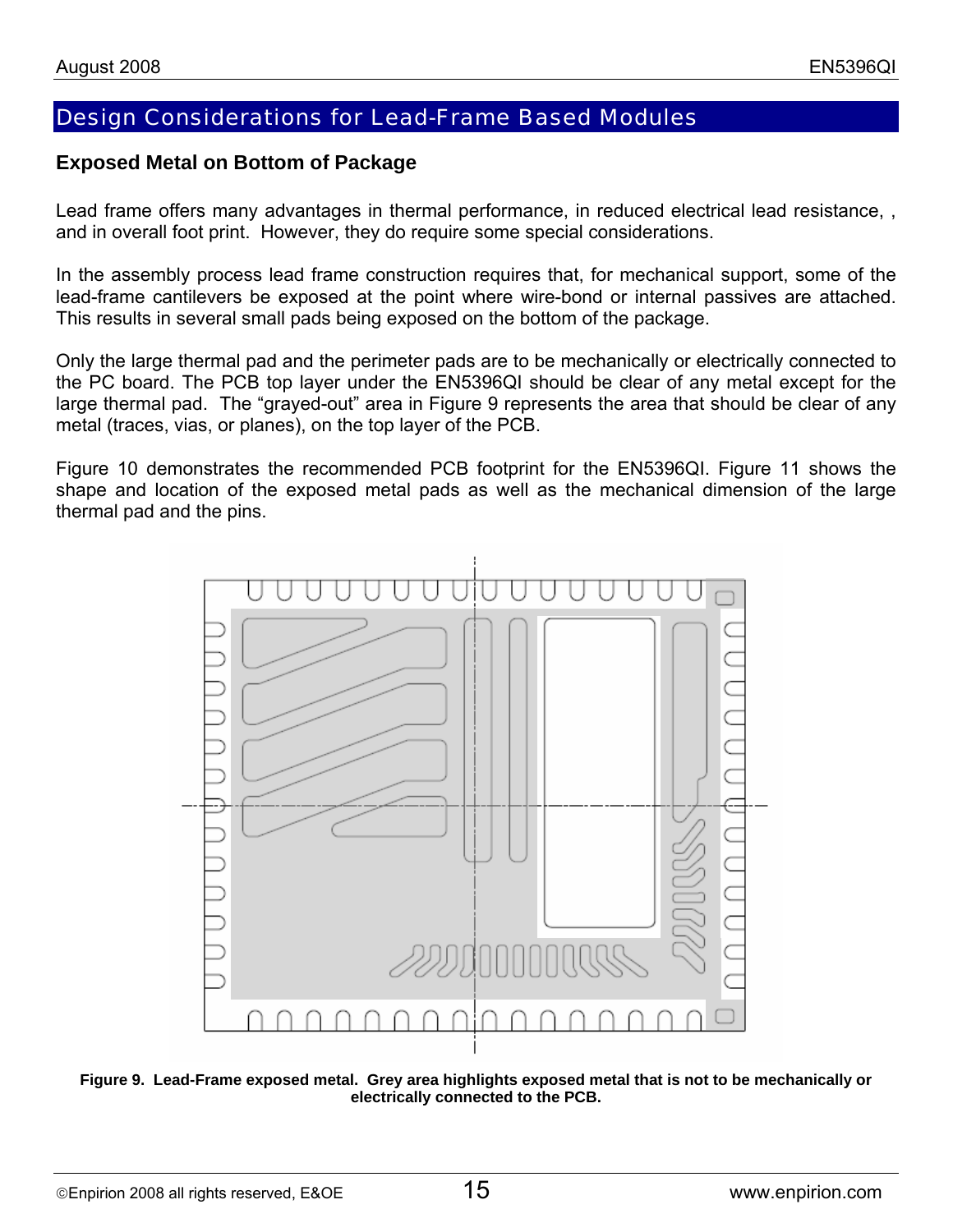

**Figure 10. Recommended footprint for PCB.**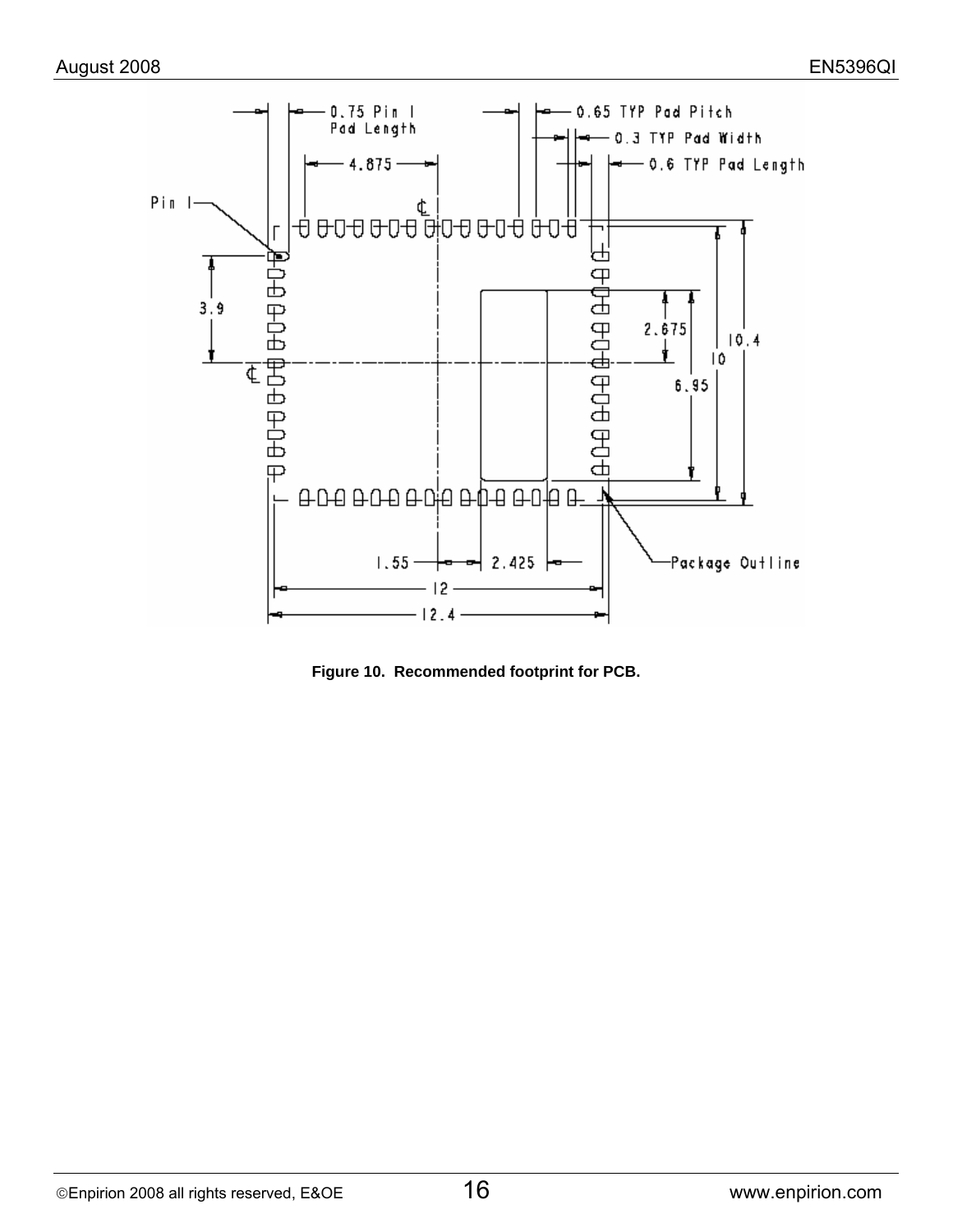# Package Dimensions



**Figure 11. Package dimensions.**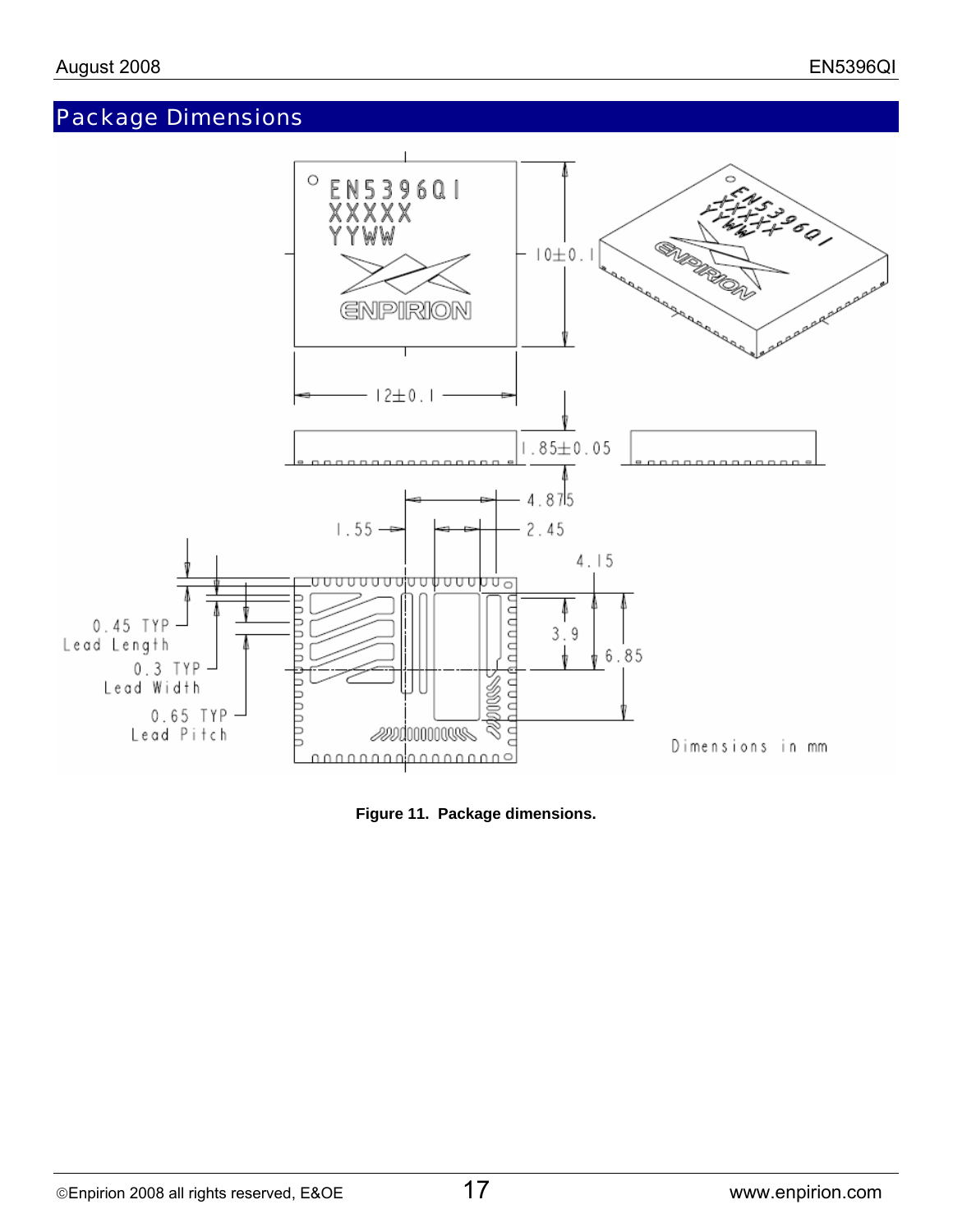#### **TAPE AND REEL SPECIFICATION**